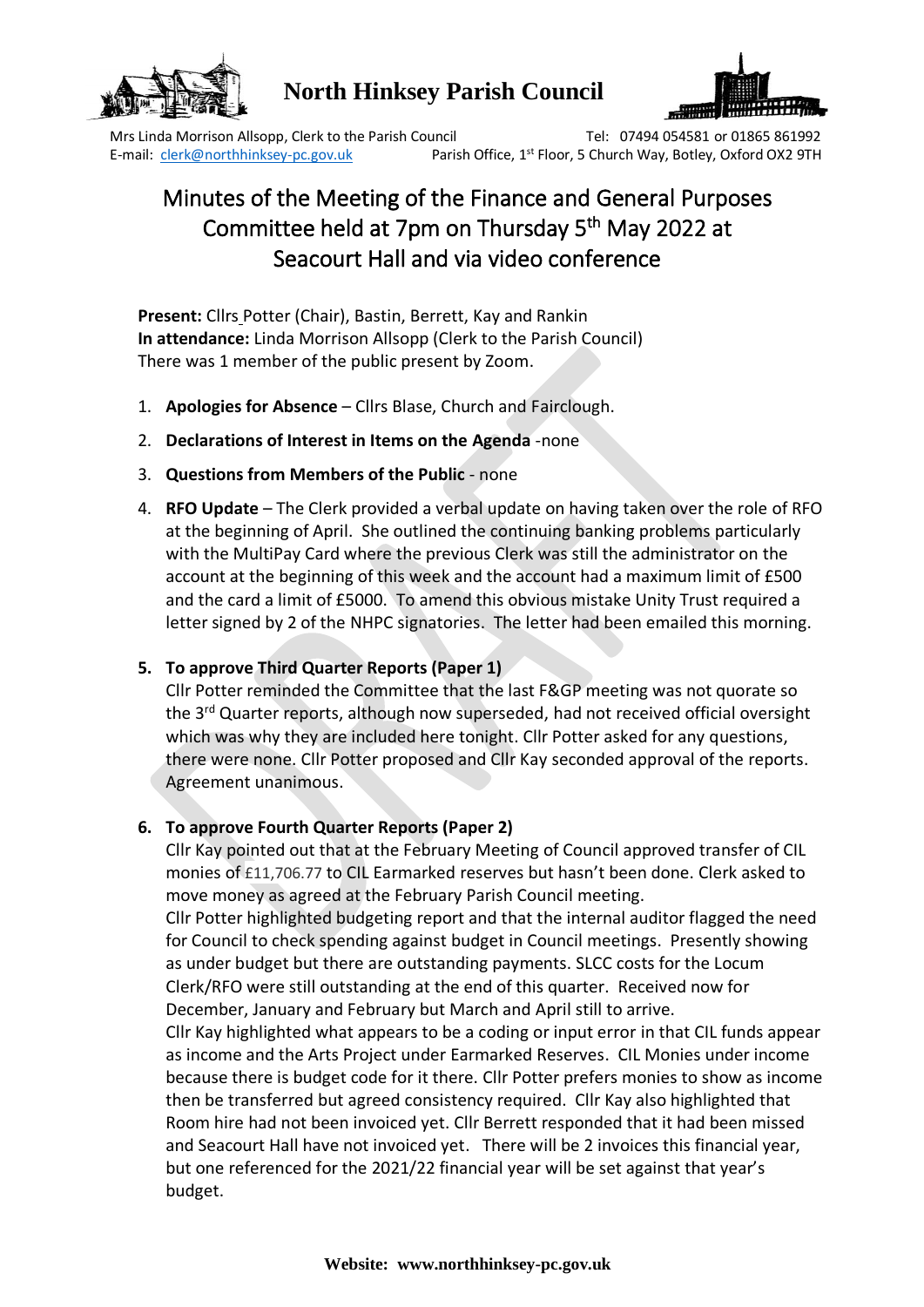Cllr Bastin queried the entry for other income where budget showed expected income of £1200 but over £9000 received. It was suggested the extra approx. £8000 was for repayment of legal fees.

Other discrepancies were highlighted. The Wet Pour was cheaper than budgeted for and saved £4000. Increased budget for maintenance this year.

The Arts grant funding being paid in tranches to match completed stages of the works, invoiced in new financial year.

Biggest discrepancy around locum fees and not paying NI or tax and being charged an hourly fee for 6 months of the year. Looks like £50,000 underspend. Motion to AGM on where the underspend should be deposited.

Advice from the Internal Auditor that the present insurance is not sufficient to cover the funds held, insurance cover needs to be increased. Clerk to obtain quote for the insurance for the AGM. Cllr Kay pointed out the underspend is really £34,000 and the rest was unbudgeted income.

Discussion on opening another savings account with another Bank. For the spare money. Look at other savings accounts and NHPC requires a proper investment strategy.

Grass Cutting and weed clearing higher than previous year and seems to be underbudgeted for the new financial year. Suggested that since other items like maintenance for the Nature Reserve had no expenditure, items may have been incorrectly coded. Clerk suggested that the new procedure where invoices will be set against expenditure for Council Meetings will mean any items incorrectly coded can be identified and corrected at the time.

Playgrounds. A lot spent on maintenance and security for items owned but nothing on new items. Could money have been saved by buying replacements? Coding error where everything set against maintenance when it should have been spread across several codes. Needs clarification of the Codes. NHPC do not make a practice of saving for major items although they did for the Wetpour where this was budgeted for over 2 years. Should we be thinking ahead and saving against play equipment for future replacement. Use manufacturers estimates to analyse life span of equipment. It was suggested this was something for next Council cycle since budget for this financial year already in place.

Proposal to adopt reports by Cllr Potter, seconded by Cllr Bastin. Unanimous approval.

#### **7. Draft AGAR 2020-21 & Accounting Statements**

These go to the AGM for scrutiny here now for F&GP to check.

There appears to be a large underspend for the year partly due to invoices received late and paid in April. The SLCC invoices for the Locum Clerk Services for December, January and February were paid in April and the invoice for March is still outstanding. Proposal that the Committee accept the draft Agar accounting statements as correct. Proposer Cllr Potter, Seconder Cllr Kay. Agreed. unanimously.

#### **8. Review of CIL spending to date.**

CIL spending is time limited. If not used within 5 years, the monies must be returned to VOWDC. First monies received in April 2018. So far two lots of CIL Monies have been spent, £6,000 to the WI for the extension to their Institute in 2019/20 and then £3,000 to the Friends of Botley School for the works there in 2021/22.

#### **9. Date of next scheduled meeting: 14th July 2022**